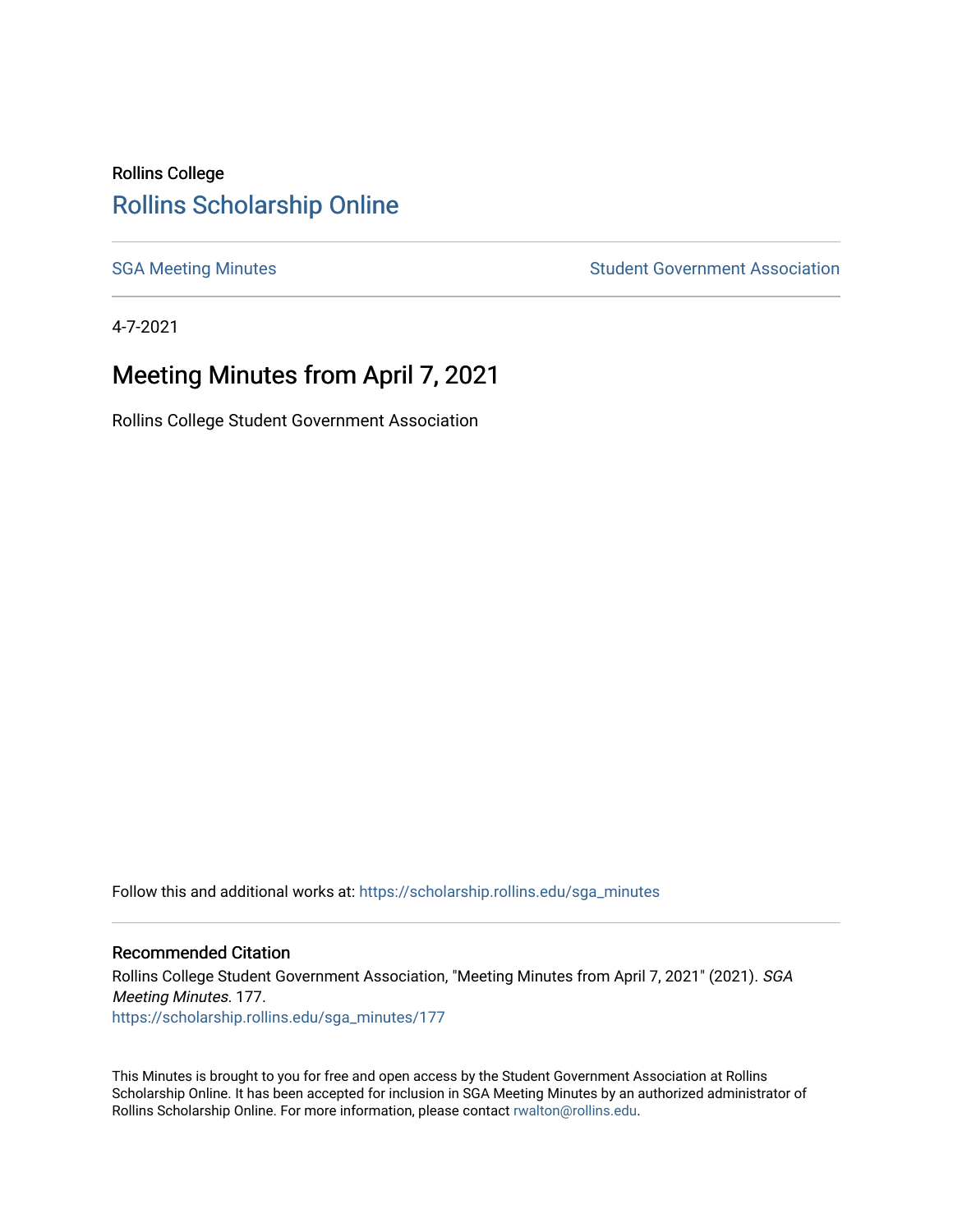## Rollins College [Rollins Scholarship Online](https://scholarship.rollins.edu/)

[SGA Meeting Minutes](https://scholarship.rollins.edu/sga_minutes) **SGA Meeting Minutes** SGA Meeting Minutes **STEER** Student Government Association

4-7-2021

# Meeting Minutes from April 7, 2021

Rollins College Student Government Association

Follow this and additional works at: [https://scholarship.rollins.edu/sga\\_minutes](https://scholarship.rollins.edu/sga_minutes?utm_source=scholarship.rollins.edu%2Fsga_minutes%2F1&utm_medium=PDF&utm_campaign=PDFCoverPages)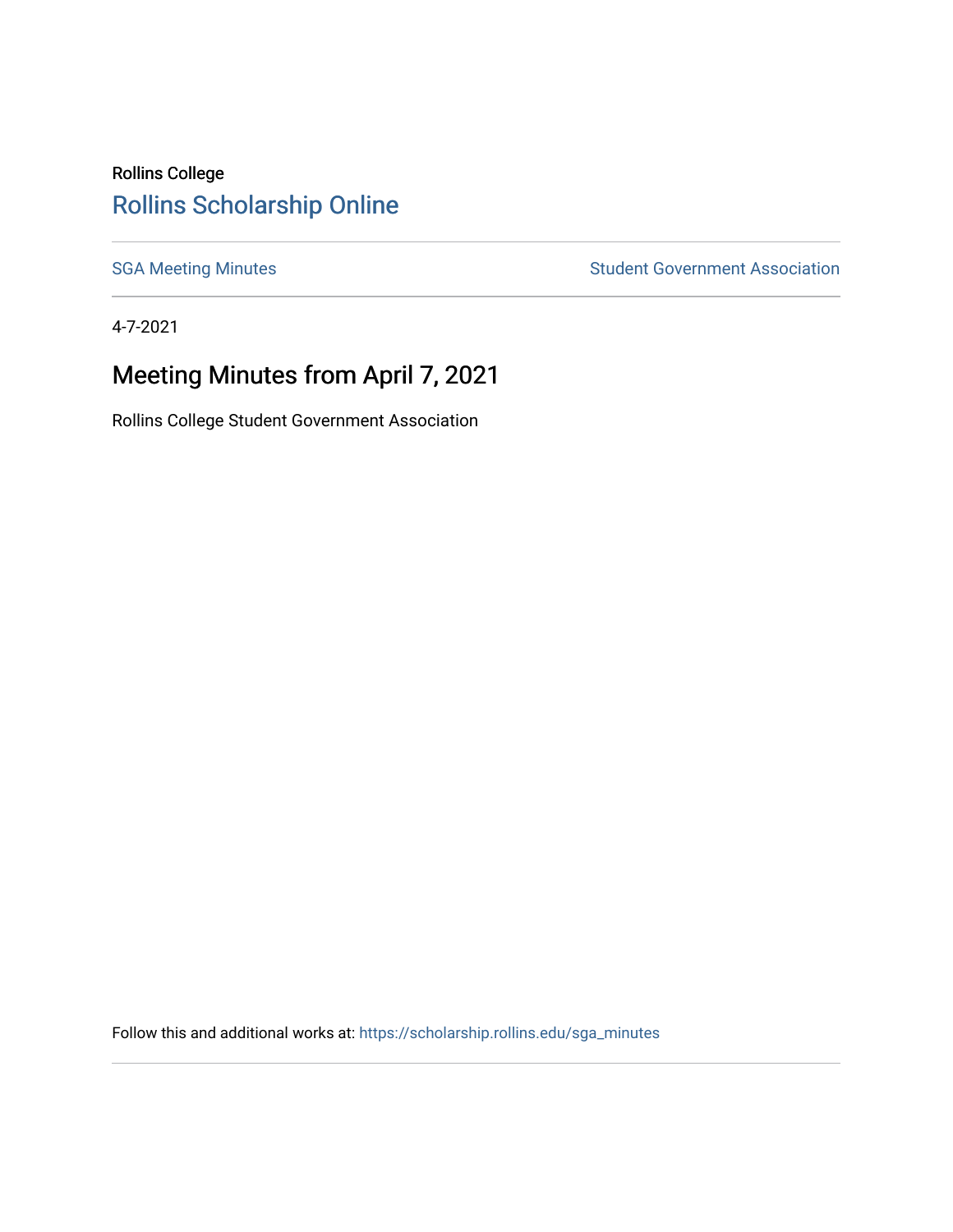

#### **1000 HOLT AVENUE - 2746 WINTER PARK, FL 32789-4499** ROLLINS.EDU - SGA@ROLLINS.EDU

The regular weekly meeting of the Rollins College Student Government Association was held on April 7<sup>th</sup>, 2021, at 7:00pm, at Rollins College via WebEx and in KWR 320. The minutes of the previous meeting were read and approved as correct after vote by Senate.

- **I. Call to Order**
- **II. Roll Call**
- **III. Welcome**
- **IV. Approval of Minutes**
	- Approved
- **V. Speakers**
	- None
- **VI. Executive Reports**
	- A. President
		- Merch
			- Came in today!
			- Message Manny or advisors to get it
				- In person, or pick it up at the office
			- Exclusive for SGA members
			- Google sheet was sent out in the chat
				- If not in the chat, let Manny know
			- Shirts and Lanyards
		- **Email** 
			- Tijuana Flats event on Saturday
			- Person to volunteer to be the mascot in the evening
			- Message Manny or the advisors if you want to do that
			- You would complete your volunteer hours
			- Would only be in it for an hour
			- Let us know by the end of the meeting
		- Volunteer Hours
			- Reach out to Niko if you still need to figure it out
			- Make sure you are in good standing!
		- Tars Promise
			- Keep maintaining it
	- B. Vice President
		- Exec. Board Applications
			- $\circ$  Friday April 9<sup>th</sup> is when applications close, at noon
			- Even if you are a little interested, let us know
			- Interviews next week
			- https://getinvolved.rollins.edu/submitter/form/start/475875
		- Events
			- Holocaust memorial and remembrance ceremony 12:30-1:30pm
			- Stop Asian Hate panel
				- Check social media for information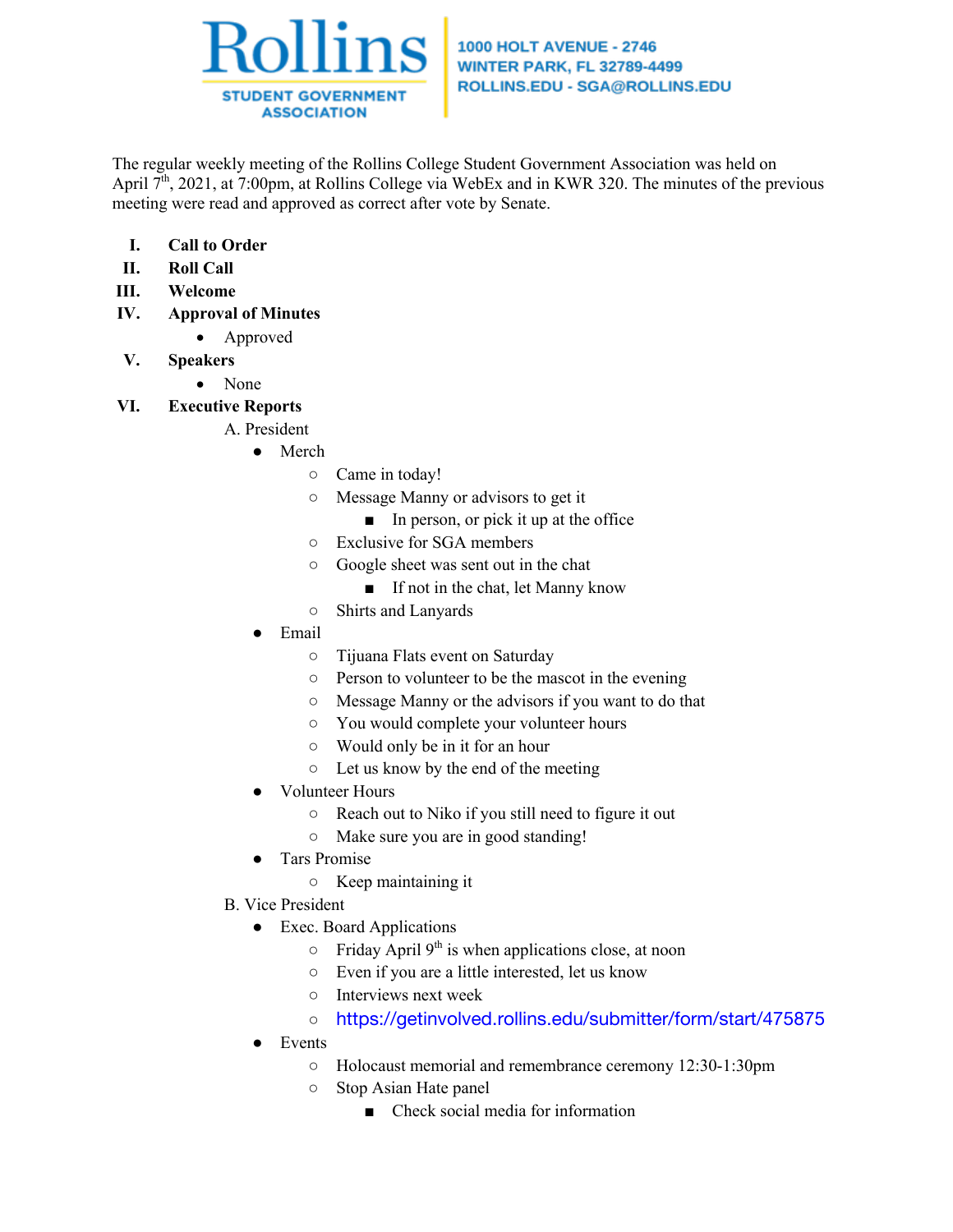- C. Chief Justice
	- Legislation
		- All legislation from last semesters is now up in the archives
		- You can now check your legislation online
		- https://scholarship.rollins.edu/sga\_legislation/
- D. Academic Affairs
	- Lookout for Fox Day
- E. Internal Relations
	- No report
- F. Public Relations
	- Senior Spotlight
		- Will be starting on those
		- If any of the senators or exec members want a spotlight, email Hannah at hmunford@rollins.edu
- G. Events
	- Student Org. Senate on April  $15<sup>th</sup>$ 
		- 5:00 pm
		- KWR 310
		- Look out for that if you want your voice heard, please attend!
- H. Finance
	- No report
- I. Student Life
	- No report
- J. Diversity and Inclusion
	- ●
- K. Attorney General
	- No report
- L. President Pro Tempore
	- No report
- M. Advisors
	- Merch
		- o Email Advisors for a set time to pick it up
		- o Or can swing by Senate next week
		- o If you filled out the survey, based on sizes
	- Tijuana Flats
		- o Towels for the students to paint
		- o If interested, send Alex and email or note in the chat

### $\blacksquare$  awoord@rollins.edu

- End of the year celebration
	- o Superlative's survey sent out
		- § https://forms.gle/8qeC91aYUPYvVfMaA
	- o If you want any more you want to add, do so
	- o Exec. can be included as well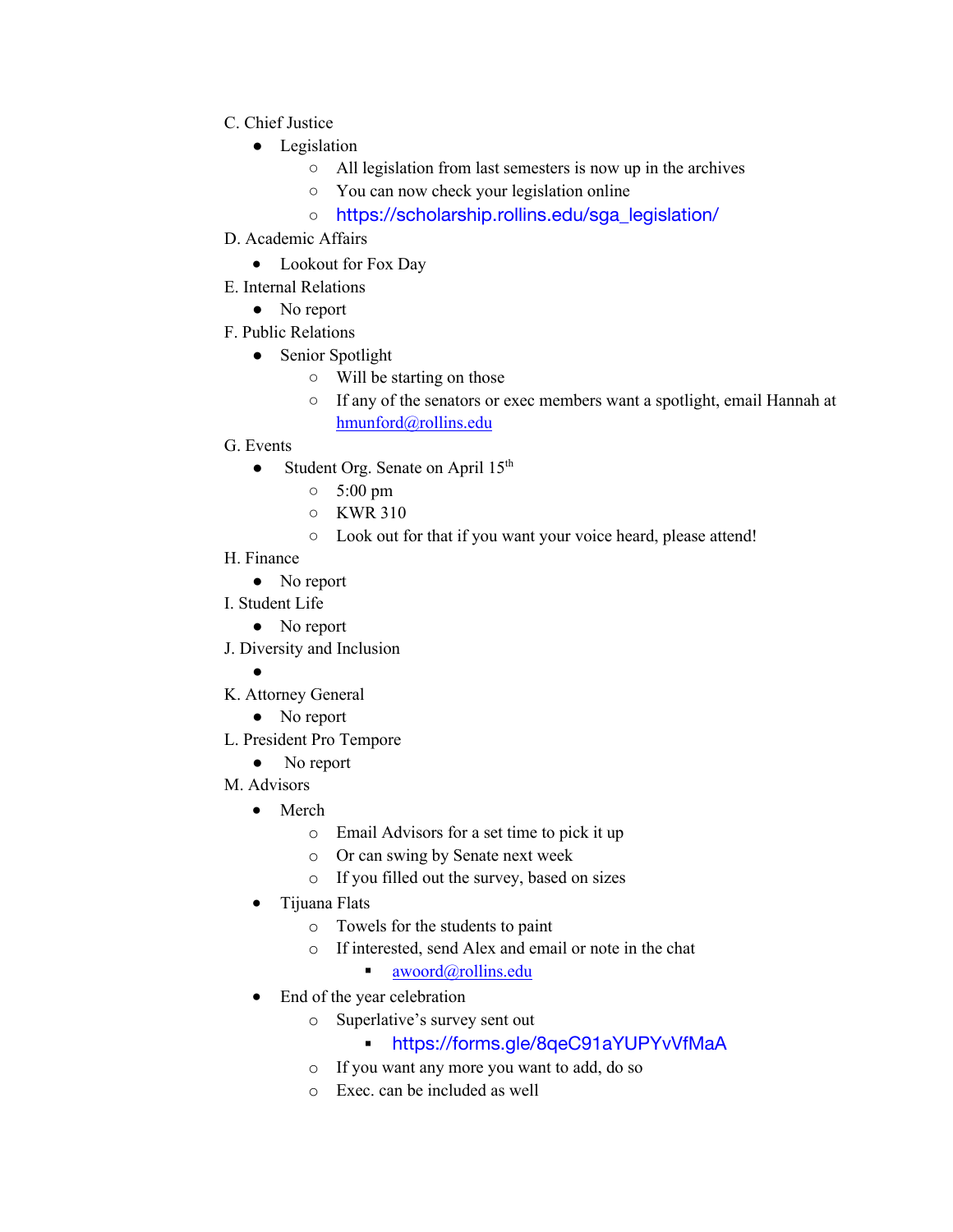- o Outside, an hour early so more students can come
- Senior Cords
	- o Will send out office hours to pick up

#### **VII. Organizational Senator Reports**

- A. Center for Leadership & Community Engagement (CLCE)
	- Student Achievement Awards
		- $\circ$  Streamed Mon. April 26<sup>th</sup>
		- On YouTube
- B. Center for Career & Life Planning (CCLP)
	- No report
- C. Wellness
	- No report
- D. Accessibility
	- Research proposal accepted
		- Interviewing Rollins students who identify as having a disability
		- During the summer
- E. Fraternity & Sorority Life (FSL)
	- No report
- F. Residential Life and Explorations (RLE)
	- No report
- G. LGBTQ+ Advocacy
	- Working with Nourhan
		- Initiative to improve diversity curriculum in Rollins
		- Meeting link: www.tuitioncoalition.com/ioc
		- $\circ$  Town hall discussion April 13<sup>th</sup> at 7pm on WebEx
			- Talking about a better diversity and inclusion curriculum would look like
			- Brainstorming ideas
			- What students want
- H. Student Media
	- No report
- I. International Affairs
	- Concern of International Students getting COVID Vaccines
		- Jenifer Ruby sent out an email
		- If you still need more guidance, talk to Katelynn
- J. Student Athlete Advisory
	- Thank you for getting the positivity rate down!
- K. Sustainability
	- No report
- L. Campus Safety and Security
	- No report
- M. Institutional Advancement
	- No report
- N. Holt Graduate Programs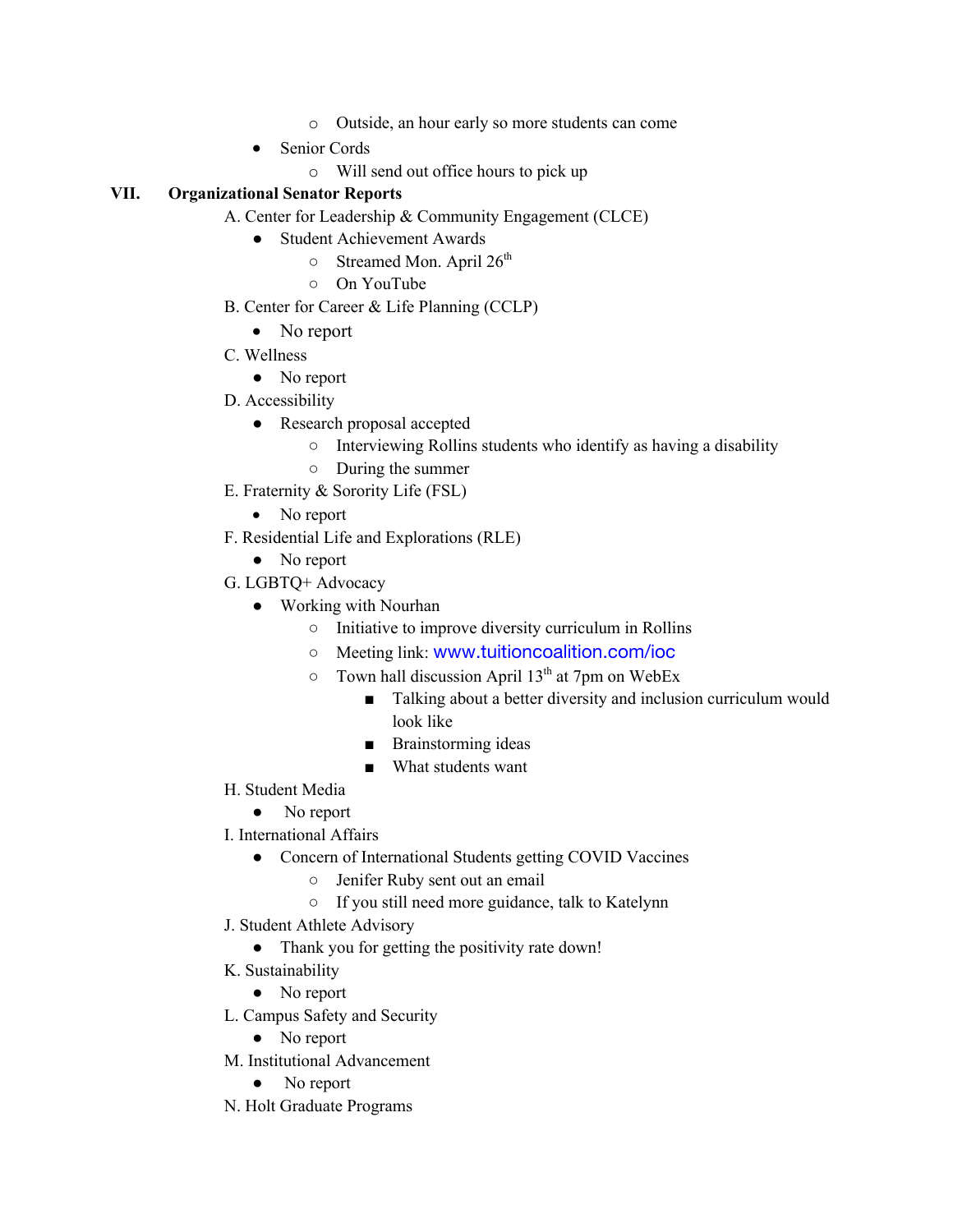- No report
- O. External and Competitive Scholarships
- No report

### **VIII. Ad-hoc Committees**

- Constitutional Revision
	- i. No report
- COVID
	- i. No report
- International Student Representation
	- i. No report

### **IX. Open Forum**

- Celebration Time
	- o Poll to get attendance
	- $\circ$  Option of April 21<sup>st</sup> at 6pm
	- o Stuck to 7pm to allow more students to come

### **X. Old Business**

- Remaining Senator Positions
	- **i.** Residential Life & Explorations senator
		- **1.** No nominees
	- ii. Junior Class Senator
		- **1.** No nominees
	- iii. Holt Senator
		- **1.** No nominees
- Legislation 2021.XX: Dress Code Equity Act
	- **i.** Sponsor(s): Alise Fortune, Sophie Foster, Victoria Santa Lucia
	- **ii.** Issue Addressed: cease mandating the requirement for business casual attire to SGA to allow for more diversity and inclusion
	- **iii.** Result: Passed

### **XI. New Business**

- Legislation 2021.XX: Open Up Bush Study Rooms
	- **i.** Sponsor(s): Kyla Snow, Jack Gabriel, Akheem Mitchell
	- **ii.** Issue Addressed: open back up the Bush study rooms since their closure due to COVID
	- **iii.** Result: Passed
- Legislation 2021.XX: Hauck Parking Lot Security
	- **i.** Sponsor(s): Cameron Peterson, Cece Carico, Mercedes Brathwaite
	- **ii.** Issue Addressed: add more security to the parking lot
	- **iii.** Result: Passed
- Legislation 2021.XX: GPA Requirements for SGA Positions
	- **i.** Sponsor(s): Marwa Abdellatif, Christian Mahlstedt, Conner Jones
	- **ii.** Issue Addressed: abolish the GPA requirement for SGA
	- **iii.** Result: Failed